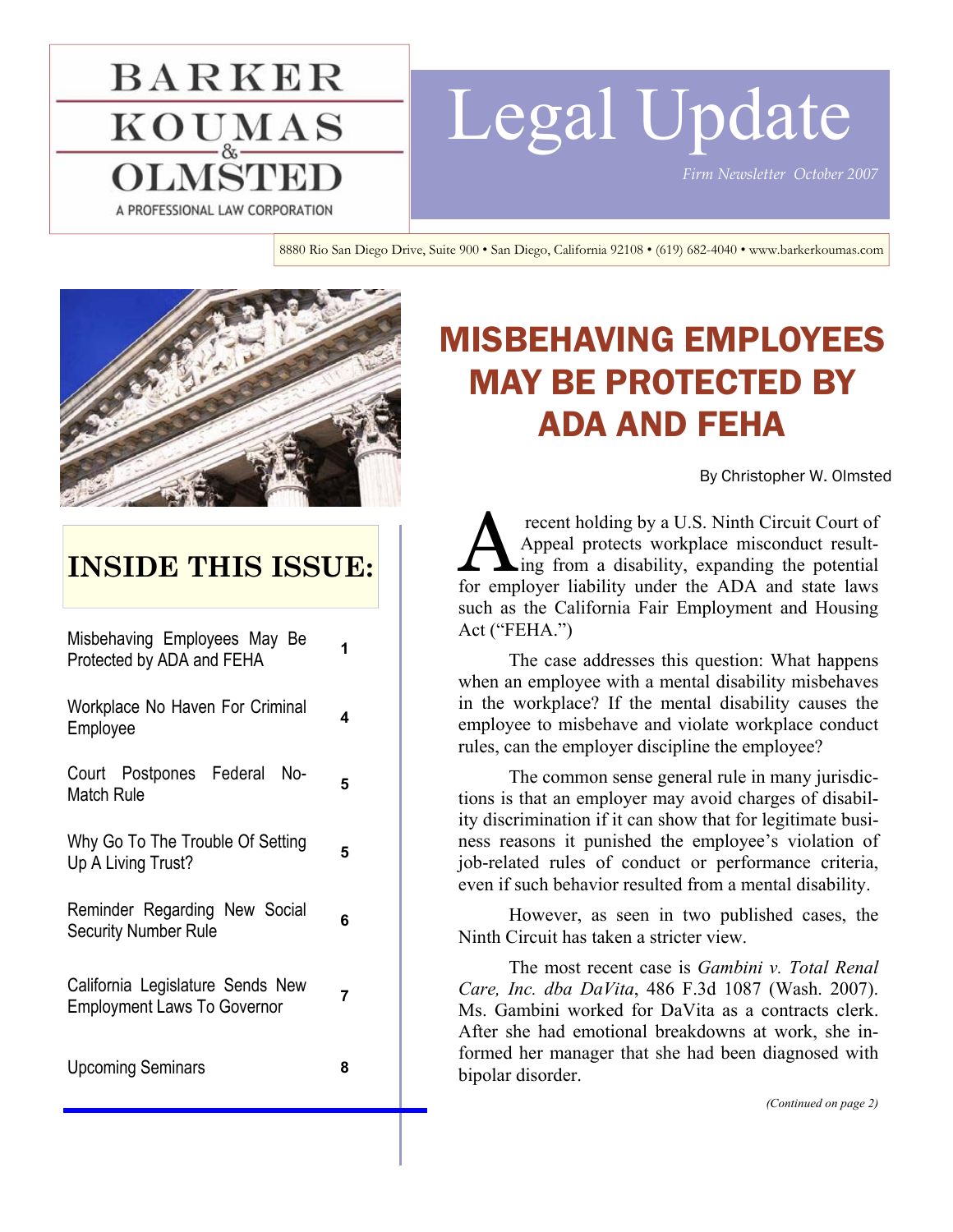

*"If the law fails to protect the manifestations of her disability, there is no real protection in the law because it would protect the disabled in name only."* 



 In the ensuring months, as the condition became more severe, Ms. Gambini became increasingly irritable, and had difficulty concentrating or assigning priorities to tasks. Her managers noticed these behavioral and performance problems, and called her into a meeting to discuss a performance improvement plan.

 At the meeting the mangers handed Ms. Gambini the PIP, which began "Your attitude and general disposition are no longer acceptable in this department. Ms. Gambini began to cry. After reading through the entire PIP, she threw it back across the desk, and in a flourish of profanities, expressed her opinion that it was unfair and unwarranted. Before slamming the door on the way out, she hurled several choice profanities at her manager. There was a dispute about whether she warned her managers that they would "regret this." Back at her cubicle, she was seen kicking and throwing things around.

 The next day she checked into a hospital, and the HR manager put her on provisional FMLA leave. One day later, the HR manager terminated her for the misconduct during the PIP meeting. Ms. Gambini asked DaVita to reconsider, claiming that her behavior was caused by her bipolar disorder. The company refused to reconsider.

 In the ensuing disability discrimination case, Ms.

Gambini again asserted that her conduct was caused by her mental disability. Rejecting that claim, the trial court refused to instruct the jury that "conduct resulting from a disability is part of the disability and not a separate basis for termination." The jury subsequently returned a defense verdict.

 On appeal, the Ninth Circuit reversed and remanded for a new trial, finding that the jury instruction should have been given. The court examined Washington law and Ninth Circuit precedents. Finding both bodies of law to be identical, the court determined that conduct resulting from a disability is indeed protected.

 The court noted: "The jury was entitled to infer reasonably that her 'violent outburst' [at the meeting] was a consequence of her bipolar disorder, which the law protects as part and parcel of disability. In those terms, if the law fails to protect the manifestations of her disability, there is no real protection in the law because it would protect the disabled in name only."

 The second case is an earlier Ninth Circuit case titled *Humphrey v. Memorial Hospitals Ass'n*, 239 F.3d 1128 (2001). In Humphrey, a hospital's medical transcriptionist with obsessive compulsive disorder (OCD) was frequently tardy and absent. While getting ready for work in the morning, she engaged in a series of obsessive rituals, such as repeatedly rinsing and re-

*(Continued from page 1)* washing her hair, getting dressed very slowly, and rechecking papers that she needed. The hospital eventually terminated her employment for frequent tardiness and absenteeism. Although the trial court granted the hospital's motion for summary judgment, a Ninth Circuit appellate panel reversed. The court found that a jury could reasonably find the requisite causal link between a disability of OCD and the employee's absenteeism and conclude that the hospital fired her because of her disability.

> The Humphrey court noted that the link between the disability and adverse action is particularly strong where it is the employer's failure to reasonably accommodate a known disability that leads to the adverse action for performance inadequacies resulting from that disability.

> The hospital learned that the employee's frequent tardiness and absenteeism was caused by OCD. As an accommodation, the hospital gave the employee a flexible start time, allowing the employee to begin her shift at any time during a 24 hour period. However, the employee continued to miss work. As a modified accommodation, she requested permission to work from home. Certain other employees had been permitted to work at home. The hospital denied the request because of her disciplinary warnings for tardiness and absenteeism. After further absences, *(Continued on page 3)*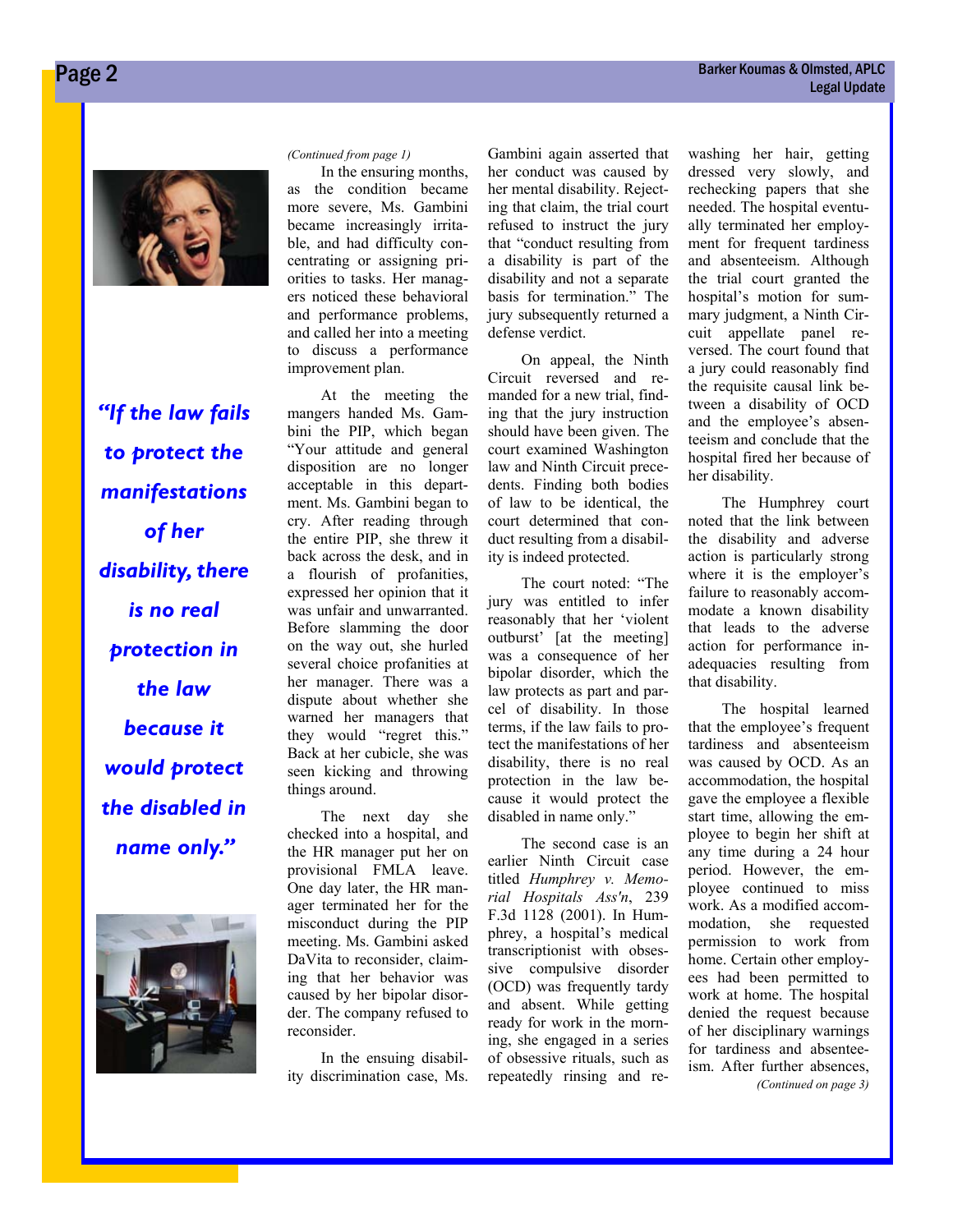the hospital terminated her. The Ninth Circuit found sufficient evidence for a jury to conclude that the hospital failed to reasonably accommodate the transcriptionist, and that its failure to accommodate the employee led to the termination.

 The rule has limitations and exceptions. First, an employee must be able to perform the essential functions of the job, with or without reasonable accommodation. If disabilitycaused behavioral problems render the employee unable to perform essential job functions, the employer need not tolerate the misconduct. (Note that in the Humphries case, there was a dispute about whether reporting for work was an essential function, given that some other workers worked from home.)

 Second, there is an exception for drug or alcohol abuse. The text of the ADA authorizes discharges for misconduct or inadequate performance that may be caused by a "disability" in cases of alcoholism and illegal drug use: "[An employer] may hold an employee who engages in the illegal use of drugs or who is an alcoholic to the same

*(Continued from page 2)* qualification standards for employment or job performance and behavior that such entity holds other employees, even if any unsatisfactory performance or behavior is related to the drug use or alcoholism of such employee."

> In line with this provision, the Ninth Circuit (along with other circuits) has applied a distinction between disability-caused conduct and disability itself as a cause for termination in cases involving illegal drug use or alcoholism.

> Third, courts have recognized that there is no duty to accommodate "egregious and criminal conduct" regardless of whether the disability is alcohol- or drugrelated. Engaging in illegal, violent or dangerous conduct would disqualify an employee from protection, along with any credible threats of violence.

> So far there are no widespread reports of disability discrimination claims relating to conduct caused by a disability. The potential, however, exists. According to the National Institute of Health, mental disorders are common in the United States and internationally. An estimated 26.2

percent of Americans ages 18 and older — about one in four adults — suffer from a diagnosable mental disorder in a given year. When applied to the 2004 U.S. Census residential population estimate for ages 18 and older, this figure translates to 57.7 million people. The NIH also reports that mental disorders are the leading cause of disability in the U.S. and Canada for ages 15-44. While not all mental disorders qualify as mental disabilities under the law particularly under the ADA's rigorous standards these statistics reveal fertile ground for plaintiffs' attorneys to take full advantage of the Ninth Circuit's rulings.

 California employers should be on the alert. The ADA certainly covers businesses in our state; more importantly, the California Fair Employment and Housing Act ("FEHA") is typically interpreted to provide at least as much protection as the ADA, and in many ways provides more protection. Accordingly, employers should carefully consider these Ninth Circuit cases when dealing with behavioral problems caused by a disability.



*"An estimated 26.2 percent of Americans ages 18 and older — about one in four adults — suffer from a diagnosable mental disorder in a given year."* 

#### **PRACTICAL TIPS:**

- **Employers are not required to guess whether employees have disabilities. In fact doing so can leave to liability on account of a perceived disability. Follow normal discipline rules unless and until a disability is known to exist.**
- **The employer's obligation to act arises when the employee discloses the disability or requests reasonable accommodation.**
- **Employers may have the right to seek medical evaluations where the employee claims behavioral problems based on a disability. Consult legal counsel in the even that this issue arises.**

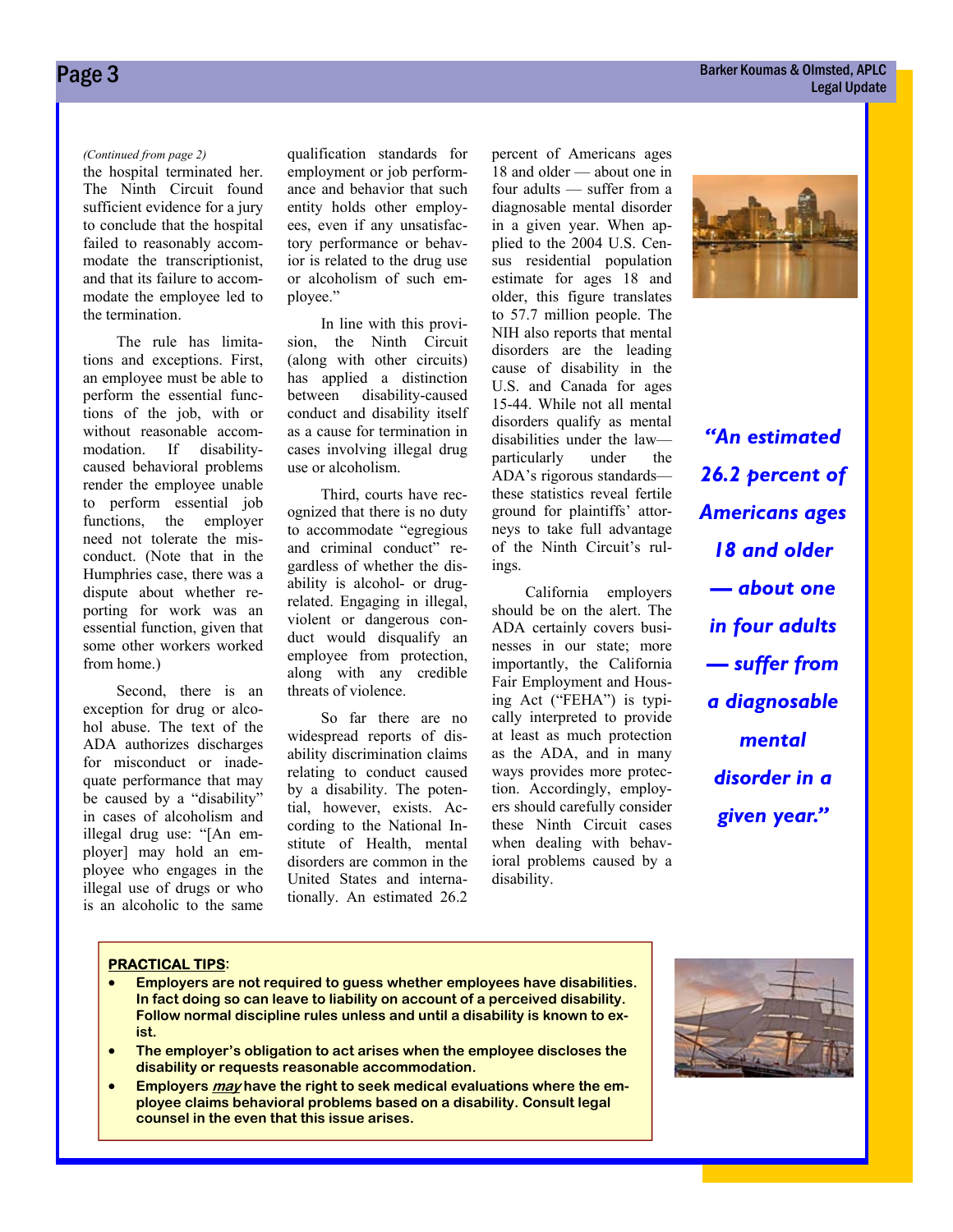

*"The Fourth Amendment protection against illegal searches in the workplace and the related issue of privacy rights in the workplace are evolving legal issues."* 



#### WORKPLACE NO HAVEN FOR CRIMINAL EMPLOYEE

By Michael Gates and Christopher Olmsted

nthony Cochenour, the owner of Frontline Processing discovered a very disturbing problem. One of the company employees, Jeffrey Ziegler, was accessing child pornography in the workplace.

 The company's IT technician had installed a firewall that permitted the company to constantly monitor Internet usage of every employee. The

tech noticed the illegal behavior, and preserved the evidence by copying all of the access data off of Mr. Ziegler's hard drive. He reported the problem to Mr. Cochenour, who in turn contacted the FBI.

 An FBI agent promptly began an investigation. Mean-

while, the IT tech obtained a key to Mr. Ziegler's office and made a copy of the computer hard drive. Later, corporate counsel contacted the FBI agent and told him that a search warrant would not be necessary; the company would deliver the computer to the FBI.

 The FBI arrested Mr. Ziegler and he was subsequently prosecuted. His lawyer filed a motion to suppress the evidence found on the computer. Likening his workplace computer to a desk drawer or file cabinet, Mr. Ziegler's defense attorney argued that his computer should be protected by the Fourth Amendment's guarantee against unreasonable searches and seizures.

 Did the do-gooder employer and the FBI spoil the criminal case? Obviously without the computer, the prosecution could not prove its case.

 The answer turned on whether the employee had a reasonable expectation of



privacy in the workplace, and, in particular, as to the computer.

 The Fourth Amendment protection against illegal government searches in the workplace—and the related issue of privacy rights in the workplace—are evolving legal issues. Employees do have workplace privacy rights, but the rights are far from absolute.

 A criminal defendant may invoke the protections of the Fourth Amendment only if he can show that he had a legitimate expectation of privacy in the place searched or the item seized.

 The court found that the use of a password to access Ziegler's work computer and the lock on Ziegler's private office door was sufficient evidence of an expectation of privacy.

 The existence of a master key, which the IT employees used to enter Ziegler's office, did not invalidate the reasonable expectation of privacy. To

> hold otherwise, the court reasoned, would defeat the legitimate privacy interest of any hotel, office, or apartment occupant.

> Although the ruling started off seeming to favor Ziegler, the prosecution had one saving grace. The FBI had not seized the computer. Rather, Front-

line had given it to the FBI and consented to a search of the hard drive.

 The court ruled that Frontline could give valid consent to a law enforcement agency to conduct a search of the contents of Ziegler's hard drive because "the computer is the type of workplace property that remains within the control of the employer even if the employee has placed personal items in [it]."

 Although use of each Frontline computer was subject to an individual log-in,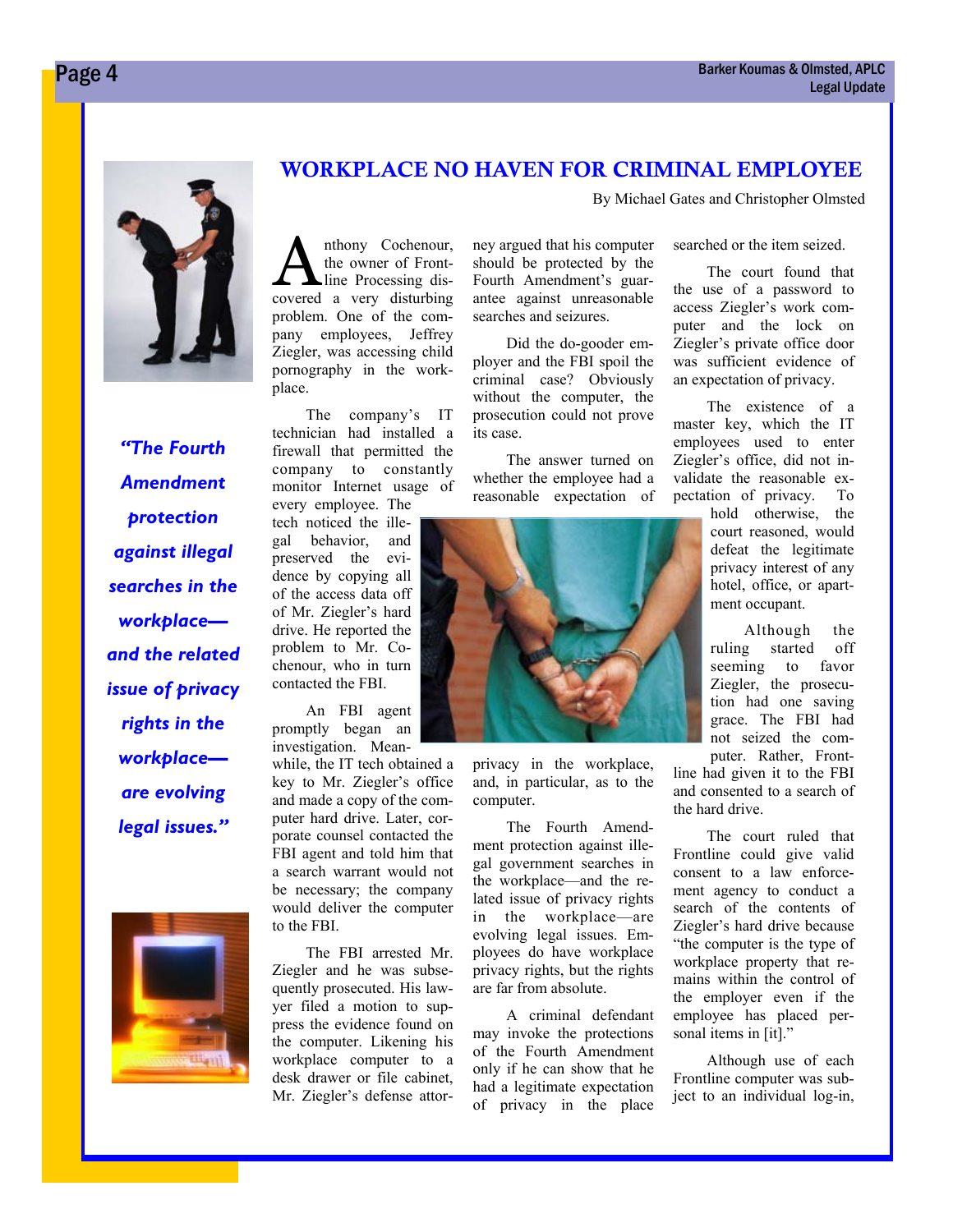#### **Page 5** Barker Koumas & Olmsted, APLC Legal Update

#### COURT POSTPONES FEDERAL NO-MATCH RULE

n our September Legal Update, we informed employers about a new rule issued by the Department of Homeland Security (DHS) describing the steps an employer must take when it receives a "no-match" letter from the DHS or the Social Security Administration.

 The regulation was to go into effect on Sept. 14, 2007.

 However, a federal court in San Francisco has temporarily stopped implementation of this rule until October 1, 2007, as a result of a restraining order sought by the AFL-CIO and other unions.

 The temporary restraining order was issued based on an argument that U.S. immigration laws do not provide the government with authority to require additional verification after hiring, beyond the standard I-9 Form process.

 The unions also argue, among other things, that the government's records are unreliable. Many innocent workers, the unions contend, will find themselves unemployable due to government By Elizabeth Koumas

error, rather than on the basis of their true legal eligibility to work in the U.S.

 On October 1, another federal court will consider whether to extend the injunction until the unions' case can be resolved.

 We will keep you apprised of the developments relating to this new rule.

 In the meantime, continue to adhere to the I-9 process. Employers wishing to act on no-match letters should check with legal counsel before terminating employees.



#### *(Continued from page 4)* an employment manual, and

the IT employees had complete administrative access to any Frontline employee's computer. The company had installed a firewall that monitored Internet traffic. Monitoring was routine, and the IT department reviewed the log created by the firewall on a regular basis. Upon their hiring, Frontline employees were apprised of the company's monitoring efforts through training and they were told that the computers were company-owned and not to be used for activities of a personal nature.

 In this context, according to the court, Ziegler could not reasonably have expected that the computer was his personal property, free from any type of control by his employer. The contents of his hard drive were work-related items that contained business information and which were provided to, or created by, the employee in the context of the business relationship. Ziegler's downloading of personal items to the computer did not destroy the employer's common authority.

 Thus the employer had the power to consent to a search, the computer files were admissible evidence. Mr. Ziegler was forced to enter a plea agreement.

#### **PRACTICAL TIPS:**

- **Notify employees that all company property -- including private offices, computer hard drives, vehicles and cell phones -- is subject to monitoring and search at the employer's discretion.**
- **Report illegal conduct and cooperate fully with law enforcement investigations.**
- **Consult with legal counsel when faced with investigations of private employee property and workspaces.**

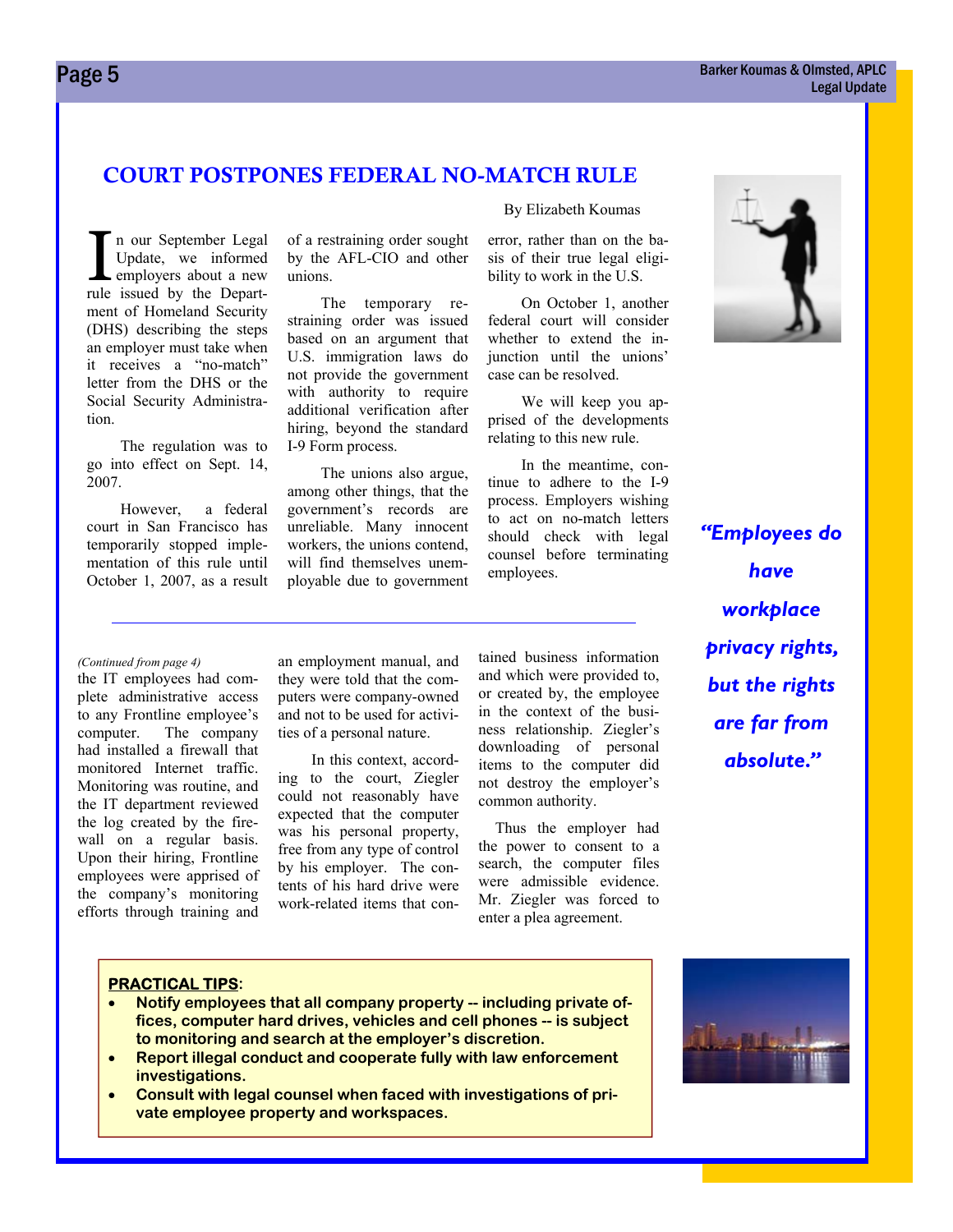#### WHY GO TO THE TROUBLE OF SETTING UP A LIVING TRUST?



*"The transfer of assets under a living trust is a more simple process than Probate and can be completed in far less time than Probate."* 

Simply stated, a living<br>trust allows the costs<br>and time delays of trust allows the costs and time delays of Probate Court to be avoided.

 By putting ownership of property into a living trust, property is transferred at death by contract rather than under Probate laws, which apply if only a will is in place or if no living trust or will is in place. For any estate with assets greater than \$100,000, the lack of a living trust will result in as much as 8% of the estate being paid to the executor of the estate and the attorney who assists with administering the estate.

 The transfer of assets under a living trust is a more simple process than Probate and can be completed in far less time than Probate.

 For the typical person or married couple with over \$100,000 in assets, the establishment of a living trust is likely to allow the designated beneficiaries to save thousands of dollars in expenses.

 The distribution of assets under a living trust can be accomplished with less stress and in far less time.

 Transfers of assets after death are done by the successor trustee pursuant to the instructions given within the living trust document. This is accomplished without any court involvement, making the process simpler. The successor trustee is the person designated to make post-death transfers. Typically, the successor trustee is directed to immediately transfer all assets pursuant to the distribution terms. The distribution terms of a living trust will be drafted in a manner similar to the distribution terms that most people associate with a will.

 While a living trust achieves the benefit of avoiding court involvement in the distribution process, there is also a safety mechanism in place to ensure that the successor trustee performs as directed. If any family member believes that the successor trustee is not complying with the distribution terms of the living trust, that family member still can use Probate Court to object to the successor trustee's distributions.

 A living trust also allows for the coordination of estate planning between a

#### By David Barnier

husband and wife in a manner that cannot be accomplished by two wills. A husband and wife can very easily coordinate a joint living trust by which the survivor will receive all assets and by which a distribution plan will be locked in after the first spouse passes away to ensure that distributions to children and beneficiaries are preserved as was intended during both spouses' lifetimes.

 In summary, a living trust offers a person all of the opportunities that the common will offers. All of the property distribution options of a will exist in a living trust. However, a living trust also provides cost and time savings as described above, as well as a more convenient method for creating complex distribution terms. A will is limited and requires more time and expense.

*Contact David Barnier for information on our firm's estate planning services. Call (619) 682-4040, or you may email him at djb@barkerkoumas.com* 



#### **Reminder Regarding New Rule For Use of Social Security Numbers**

Employers are reminded that come January 1, 2008, employers must include only the last four digits of an employee's Social Security number or other personal identification number on an itemized wage statement. Employers should take steps now to make sure payroll processes are updated to ensure compliance with this law by the start of the new year.

For more information, please contact Elizabeth Koumas at ejk@barkerkoumas.com or (619) 682-4040.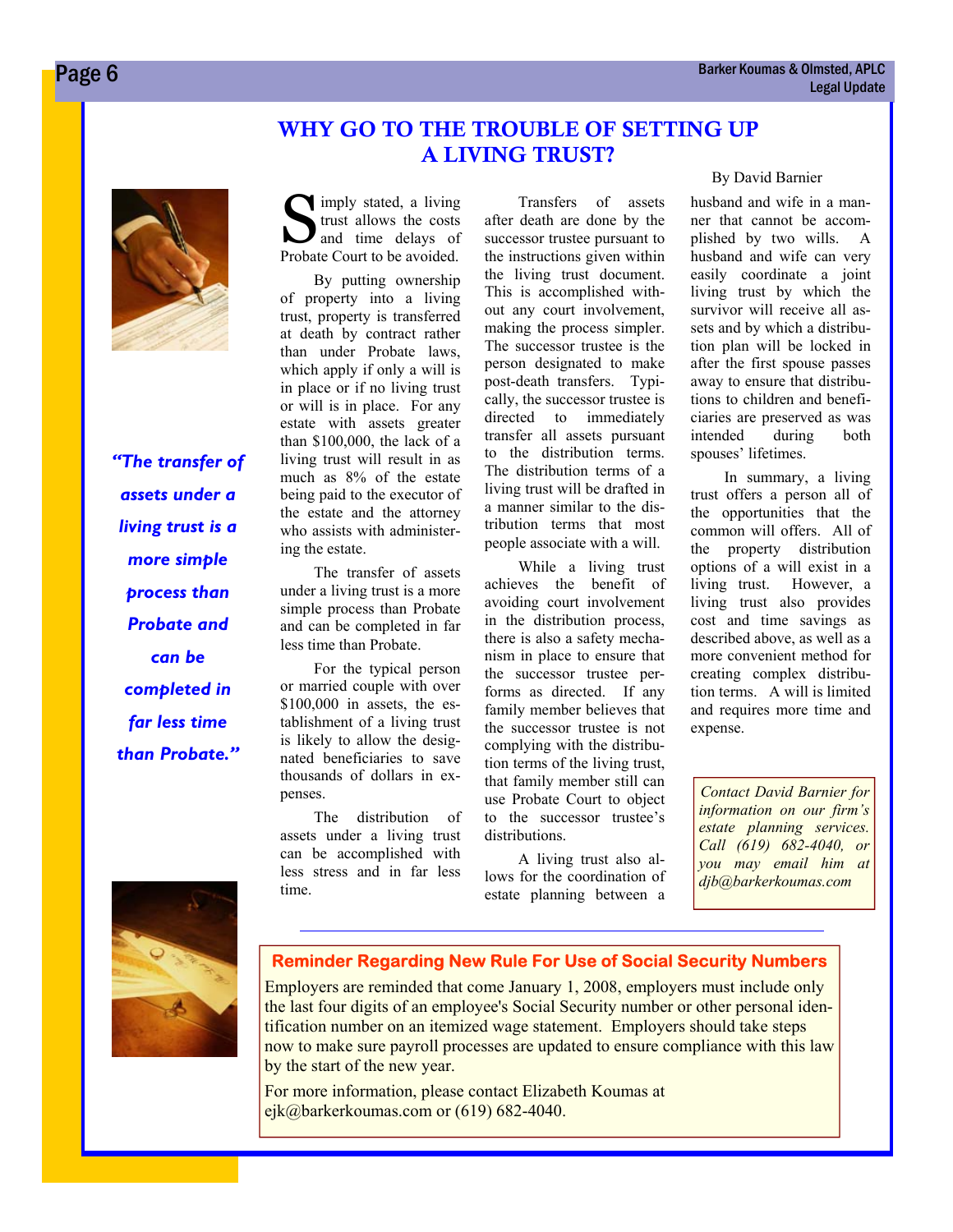#### CALIFORNIA LEGISLATURE SENDS NEW EMPLOYMENT LAWS TO GOVERNOR

By Christopher W. Olmsted

**O** ur politicians in Sacramento have been preoccupied with universal healthcare and budget shortfalls, but they have not forgotten about employment law.

 The legislature has passed a few employment law bills that are now awaiting approval or veto by the governor.

#### **Employment Law Contracts**

 A.B. 1043 would make void and unenforceable as against public policy any provision in an employment contract that requires an employee, as a condition of obtaining or continuing employment, to use a forum other than California, or to agree to a choice of law other than California law, to resolve any dispute with an employer regarding employment-related issues that arise in California.

 This bill seems to be a reaction to a 2006 California case entitled *Olinick v. BMG Entertainment*, which permitted a New York choice of law clause in an employment contract.

 If signed by the governor, the law could particularly affect multi-state companies. For example, that a company headquartered Nevada could not require employment disputes be resolved in Nevada instead of California. Similarly, that company could not require that employment lawsuits filed in California be decided under Nevada law.

 For obvious reasons, employers may prefer another state's laws and courts to California's more rigorous labor laws and liberal courts.

 An employer operating in several states may also prefer employment contracts specifying a particular state law and state forum for uniformity and simplicity. Keeping track of labor laws in several states can be a challenge.

#### **Bereavement Leave**

 S.B. 549 creates a legal entitlement to bereavement leave.

 California law provides a number of leave rights, but currently, there is no requirement that employers permit employees to take time off for bereavement. Many companies offer bereavement leave as a benefit.

 This bill, if enacted, would prohibit an employer discharging, disciplining, or in any manner discriminating against an employee for inquiring about, requesting, or taking bereavement leave.

 The maximum length of the leave would be four days, and it would be unpaid. The leave could be taken upon the death of a spouse, child, parent, sibling, grandparent, grandchild, or domestic partner.

#### **Independent Contractor Penalties**

 S.B. 622 creates substantial penalties for employers who wrongfully misclassify workers as independent contractors.

Currently, employers

who misclassify workers as independent contractors face enforcement actions by the EDD for taxes and the DIR for failure to secure workers' compensation insurance. Employees can also file claims for missed overtime and other wage and our rights.

 This law, if enacted, would add penalties of between \$5,000 and \$25,000 for each misclassified employee.

#### **Family and Medical Leave**

 A.B. 537 would increase the circumstances under which an employee is entitled to protected leave pursuant to the California Family Rights Act by (1) eliminating the age and dependency elements from the definition of "child," thereby permitting an employee to take protected leave to care for his or her independent adult child suffering from a serious health condition, (2) expanding the definition of "parent" to include an employee's parent-in-law, and (3) permitting an employee to also take leave to care for a seriously ill grandparent, sibling, grandchild, or domestic partner.

 The governor has a few weeks to review these bills. This publication will report the governor's action in an upcoming issue.